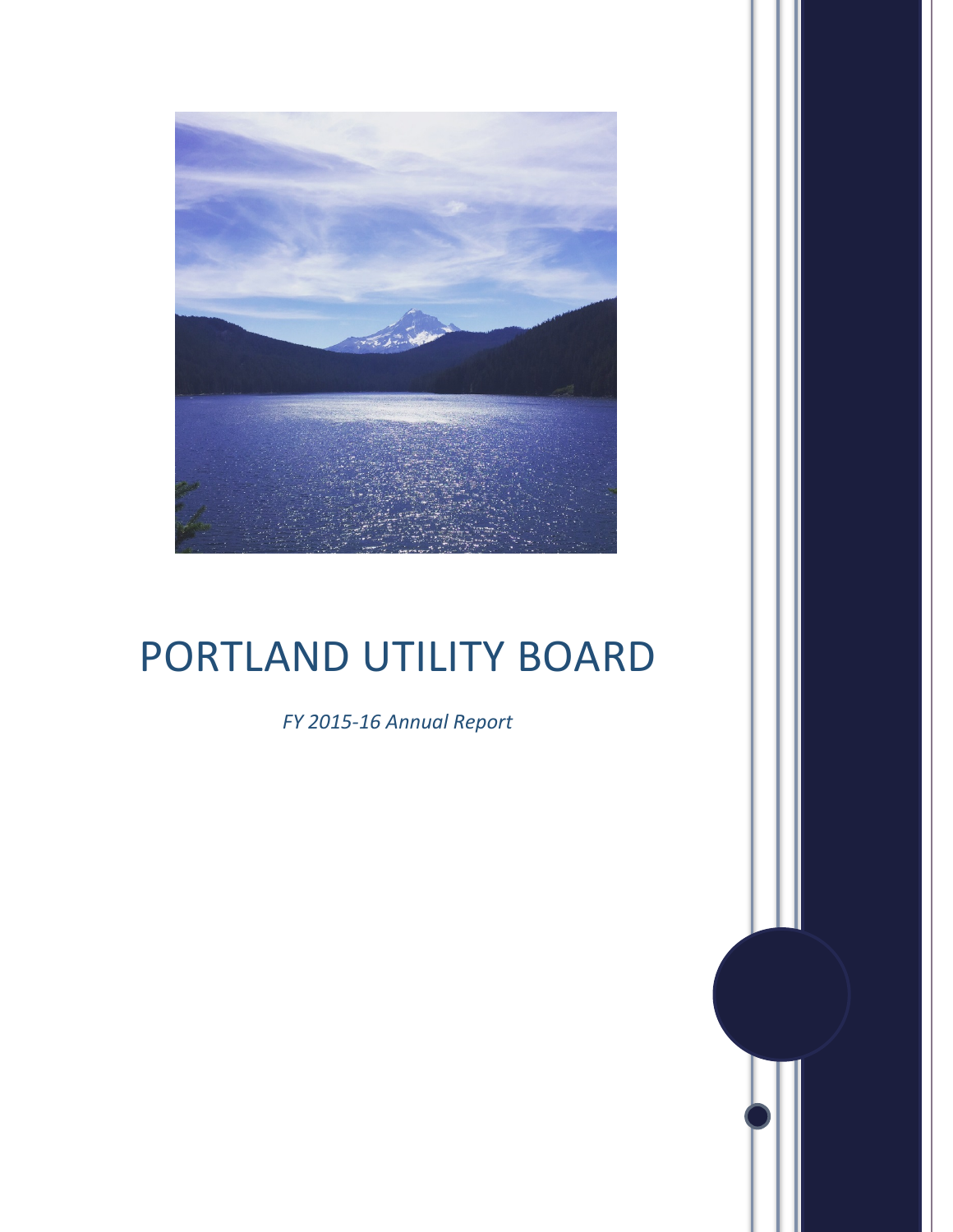# PORTLAND UTILITY BOARD

| Kendra Smith<br>Co-chair                        | Date:                                                                                                                                                                                                         | September 20, 2016                                                                            |  |
|-------------------------------------------------|---------------------------------------------------------------------------------------------------------------------------------------------------------------------------------------------------------------|-----------------------------------------------------------------------------------------------|--|
|                                                 | To:                                                                                                                                                                                                           | <b>Mayor Charlie Hales</b>                                                                    |  |
|                                                 |                                                                                                                                                                                                               | <b>Commissioner Nick Fish</b>                                                                 |  |
| Allan Warman                                    |                                                                                                                                                                                                               | <b>Commissioner Amanda Fritz</b>                                                              |  |
| Co-chair                                        |                                                                                                                                                                                                               | <b>Commissioner Steve Novick</b>                                                              |  |
|                                                 |                                                                                                                                                                                                               | Commissioner Dan Saltzman                                                                     |  |
| Alice Brawley-Chesworth                         |                                                                                                                                                                                                               | Auditor Mary Hull Caballero                                                                   |  |
|                                                 |                                                                                                                                                                                                               | From: Portland Utility Board                                                                  |  |
| <b>Meredith Connolly</b>                        | Re:                                                                                                                                                                                                           | FY 2015-16 Annual Report                                                                      |  |
| <b>Cindy Dietz</b>                              | Per Chapter 3.123 of Portland City Code that governs the Portland Utility Board (PUB),<br>please find attached our Annual Report for fiscal year 2015-16 and a preliminary<br>workplan for the upcoming year. |                                                                                               |  |
| <b>Janet Hawkins</b>                            |                                                                                                                                                                                                               |                                                                                               |  |
|                                                 |                                                                                                                                                                                                               | As you will see from the report, this year the PUB spent a majority of its time establishing  |  |
|                                                 |                                                                                                                                                                                                               | a base of knowledge about bureau operations and budget processes of the Portland              |  |
| Colleen Johnson                                 |                                                                                                                                                                                                               | Water Bureau and Bureau of Environmental Services and establishing the bylaws and             |  |
|                                                 |                                                                                                                                                                                                               | operating procedures of the board to enable it to operate effectively. The PUB also acted     |  |
|                                                 |                                                                                                                                                                                                               | in the capacity of the Budget Advisory Board for the bureaus, reviewing the capital and       |  |
| <b>Robert Martineau</b>                         |                                                                                                                                                                                                               | operating budgets for FY 2015-16, as well as the proposed rate and fee schedules.             |  |
|                                                 |                                                                                                                                                                                                               | Finally, the PUB engaged in several policy considerations facing the city, spending the       |  |
| Lee Moore                                       |                                                                                                                                                                                                               | most time on the issue of the Low Income Discount program and questions of equity.            |  |
|                                                 |                                                                                                                                                                                                               |                                                                                               |  |
|                                                 | The prior year will act as a foundation for the board to fully engage with bureaus and city<br>council on behalf of the residents of Portland.                                                                |                                                                                               |  |
| Julia Person                                    |                                                                                                                                                                                                               |                                                                                               |  |
|                                                 |                                                                                                                                                                                                               | This coming year, the PUB will engage the broader public in discussions and                   |  |
| <b>Marie Walkiewicz</b>                         |                                                                                                                                                                                                               | deliberations. To increase its effectiveness in providing utility oversight and to facilitate |  |
|                                                 |                                                                                                                                                                                                               | that public engagement, the PUB requests City Council members to take a more                  |  |
|                                                 |                                                                                                                                                                                                               | proactive role in bringing issues related to either bureau to our attention early in the      |  |
|                                                 |                                                                                                                                                                                                               | development, but certainly well in advance of City Council action.                            |  |
|                                                 |                                                                                                                                                                                                               | In 2016-17, the PUB looks forward to actively engaging the bureaus as part of their           |  |
|                                                 |                                                                                                                                                                                                               | strategic planning processes and as they develop plans for future capital improvement         |  |
|                                                 |                                                                                                                                                                                                               | program proposals. The PUB will be taking an in depth look at the affordability of water      |  |
|                                                 |                                                                                                                                                                                                               | and wastewater services, and will work with both bureaus to identify strategies to help       |  |
| Staff Contact:                                  |                                                                                                                                                                                                               | contain costs and manage the rate stabilization funds and overall debt service.               |  |
| Melissa Merrell<br>(503) 823-1810               |                                                                                                                                                                                                               |                                                                                               |  |
| Melissa.Merrell@portlandoregon.gov              |                                                                                                                                                                                                               | Building upon the foundation that the PUB established in its first year, members look         |  |
| City Budget Office<br>1120 SW 5th Ave, Ste 1300 |                                                                                                                                                                                                               | forward to a constructive dialogue with the Council and bureaus in 2016-17.                   |  |
| Portland, Oregon 97204-1912                     |                                                                                                                                                                                                               |                                                                                               |  |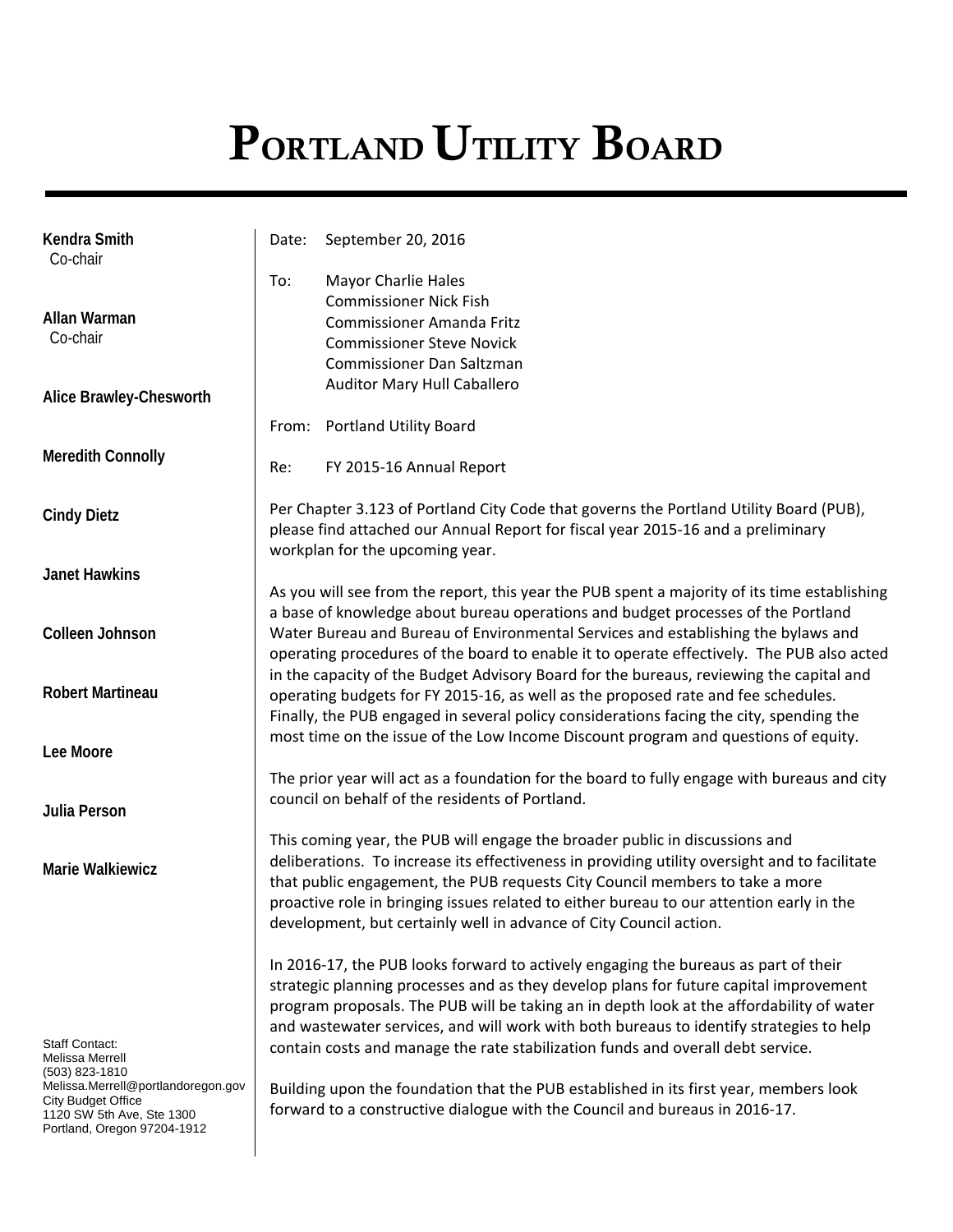## **Portland Utility Board FY 2015-16 Annual Report**

The Portland Utility Board (PUB) officially began its service to the city on September 1, 2015. Its formation and general structure was recommended by the Portland Utility Oversight Blue Ribbon Commission which, in 2014, evaluated the need for additional oversight of Portland's utility bureaus – the Portland Water Bureau (PWB) and Bureau of Environmental Services (BES). In response to that evaluation, the PUB was created to:

"*advise the City Council, on behalf of and for the benefit of the citizens of Portland, on the financial plans, capital improvements, annual budget development and rate setting for the City's water, sewer, stormwater, and watershed services. The Board will advise Council on the establishment of fair and equitable rates, consistent with balancing the goals of customer needs, legal mandates, existing public policies, such as protecting water quality and improving watershed health, operational requirements, and the long-term financial stability and viability of the utilities. (Portland City Code. (3.123.010)"* 

To act as effective advocates for the citizens of Portland, board members need a broad understanding of utility management, bureau operations, and the city budget process. The PUB's first year was an intensive examination of these areas, educating members and developing both the mechanisms and structure for engagement with the bureaus, City Council, and the public.

The following sections detail the investments made by both board members and bureau staff to establish the knowledge foundation for members, activities to engage with the public, and the process improvements that have been made to integrate PUB oversight into the bureaus and the City's budget processes.

### **Member Education**

Through June 30, 2016, the members of the PUB have dedicated 410 hours of service in formal meetings plus additional hours preparing for meetings. The PUB held twelve Board meetings (Table 1).



Ivy Dunlap, Landscape Architect for BES, shows PUB members Allan Warman and Colleen Johnson green street facilities. Photo credit Dawn Uchiyama.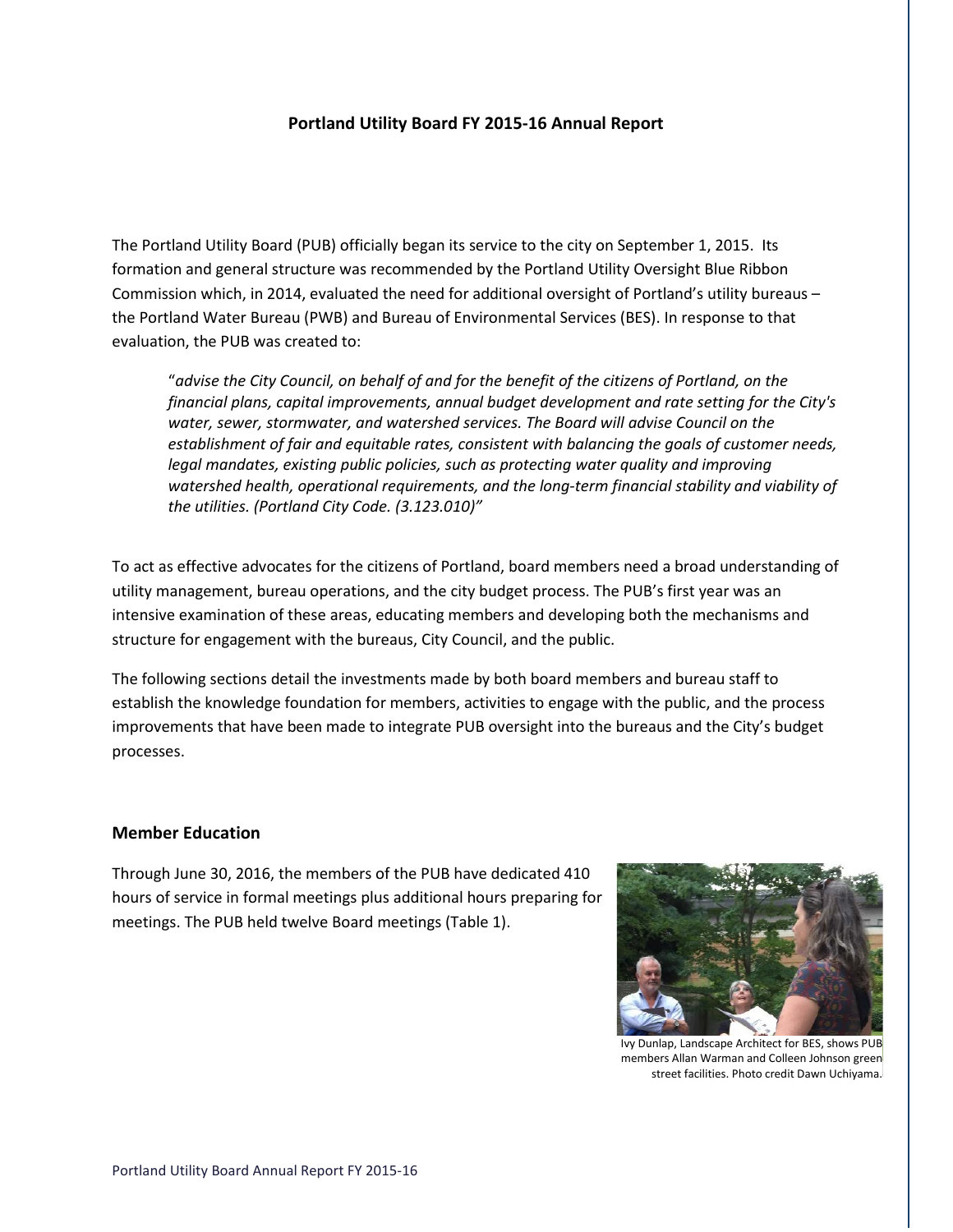Table 1: FY 2015-2016 PUB Board Meetings

| September 1, 2015                         | <b>January 19, 2016</b>                    |
|-------------------------------------------|--------------------------------------------|
| <b>Board Perspectives</b>                 | <b>Budget Development Update</b>           |
| <b>Bylaws</b>                             | Discuss, Amend, and Approve Budget Letter  |
| Workplan                                  | <b>Bylaws</b>                              |
|                                           |                                            |
| September 22, 2015                        | <b>February 2, 2016</b>                    |
| <b>Budget Process 101</b>                 | <b>BES Strategic Plan Overview</b>         |
| <b>Bureau Activities Briefing</b>         | Water Bureau Briefing on System Resiliency |
| Workplan                                  | <b>Budget Development Update</b>           |
|                                           | <b>Internal Board Procedures</b>           |
| October 13, 2015                          | March 1, 2016                              |
| Introduction to Bureau Finance            | <b>Budget Discussion with Bureaus</b>      |
| PUB as a Budget Advisory Committee        | <b>CBO Budget Reviews</b>                  |
| Workplan                                  | <b>CUB Update on Biogas</b>                |
|                                           | <b>Internal Board Procedures</b>           |
| <b>November 3, 2015</b>                   | April 5, 2016                              |
| Administrative Briefs and Workplan Review | BES Strategic Plan and Public Involvement  |
| <b>Bureau Activities Briefing</b>         | Recommendations of Low Income Subcommittee |
| Low Income Discount Program               | <b>Adoption of Internal Board Rules</b>    |
|                                           | Recommendation of Co-chairs                |
|                                           | Work Plan Revisit                          |
| <b>November 24, 2015</b>                  | May 3, 2016                                |
| <b>Bill Affordability</b>                 | Asset Management                           |
| <b>Budget Development Update</b>          | Membership Committee Report                |
| <b>CIP Discussion</b>                     | Performance Management                     |
|                                           | Portland Harbor Update                     |
| December 15, 2015                         | June 7, 2016                               |
| <b>Budget Development Update</b>          | <b>BES Strategic Plan Update</b>           |
| <b>Bylaws</b>                             | <b>Billing and Customer Service</b>        |
|                                           | Key Service Levels                         |
|                                           | Washington Park Update                     |
|                                           |                                            |

*Summaries of all meetings can be found on the PUB website.*

The board's FY 2015-16 work plan identified five major areas of review for the PUB: Financial Planning and Budgeting, Rate Setting and Debt Service, Strategic and Resiliency Planning, Bureau Performance, and Bureau Engagement and Oversight (Table 2). Each Board meeting was designed to further the members' understanding of the challenges and opportunities facing each bureau within these areas of review. In between meetings, there were substantial reading materials to help members fully understand the depth and breadth of the services of each utility.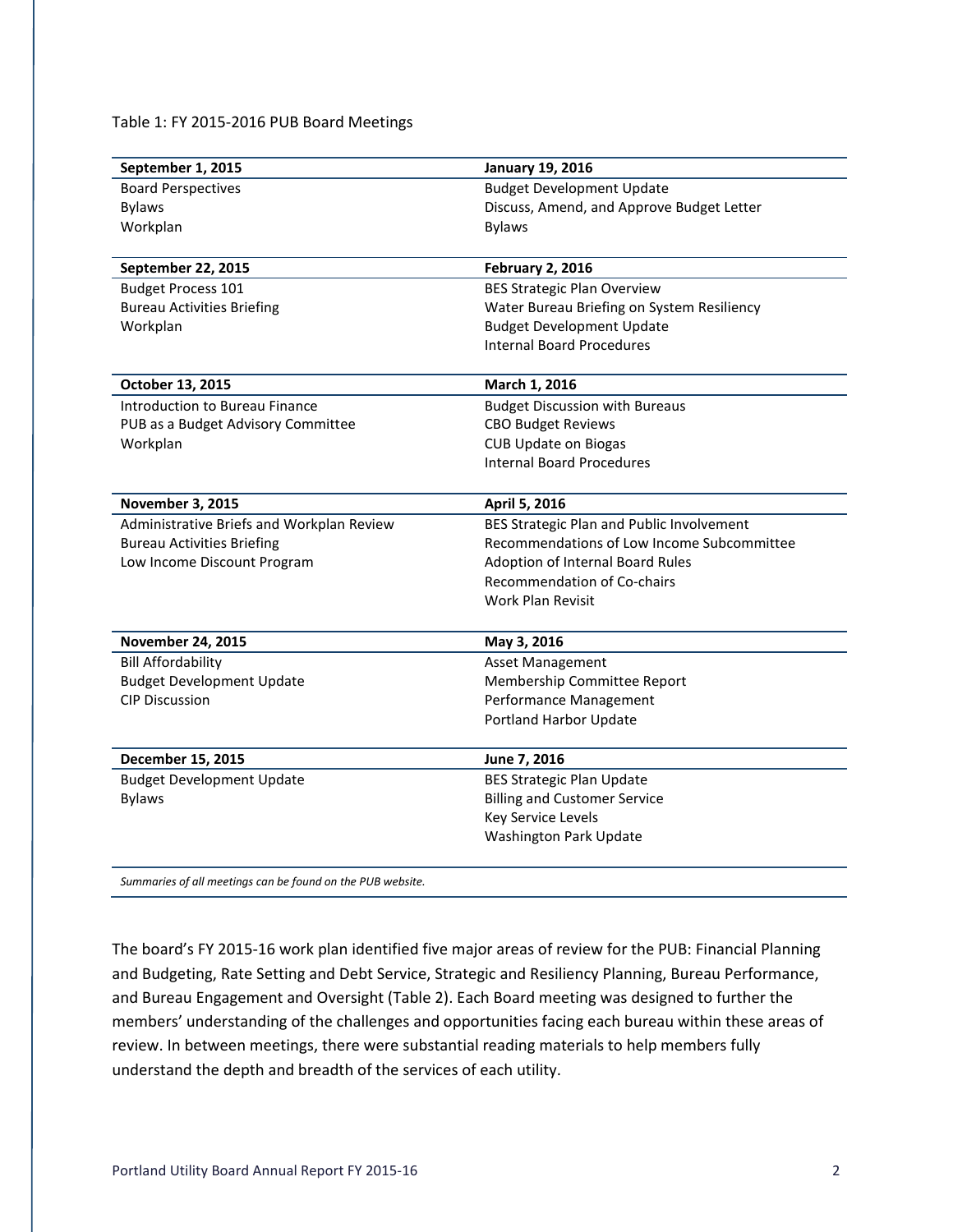#### Table 2: FY 2015-16 Topics Reviewed by Workplan Category

#### **Financial Planning and Budgeting**

Budget Process 101 Introduction to Bureau Finance and Bureau Budget Update 2016 Budget Development Updates Capital Improvement Plans CBO Briefing of Budget Analysis and Reviews

#### **Rate Setting and Debt Service**

Bill Affordability Billing and Customer Service

#### **Strategic and Resiliency Planning**

BES Strategic Plan Overview Resiliency in the Water Bureau Bureau Strategic Plans and Public Involvement Asset Management at Water and BES

#### **Bureau Performance**

Performance Management and Key Performance Measures Key Service Levels of the Water Bureau

#### **Bureau Engagement and Oversight**

CUB Briefing on Biogas Portland Harbor Update Lead Washington Park Update

PUB members also participated in a total of 10 subcommittee meetings to address the low income discount program (6 meetings), the budget review (3 meetings), and new member selection (1 meeting) (Table 3). The PUB produced a budget letter in its role as budget advisory committee for the utility bureaus, and also created an evaluation matrix of options for the low income discount program.



Chris Wanner, Water Group Manager for PWB and PUB Co-chair Allan Warman during an onsite inspection of the Bull Run Watershed. Photo credit Mike Stuhr.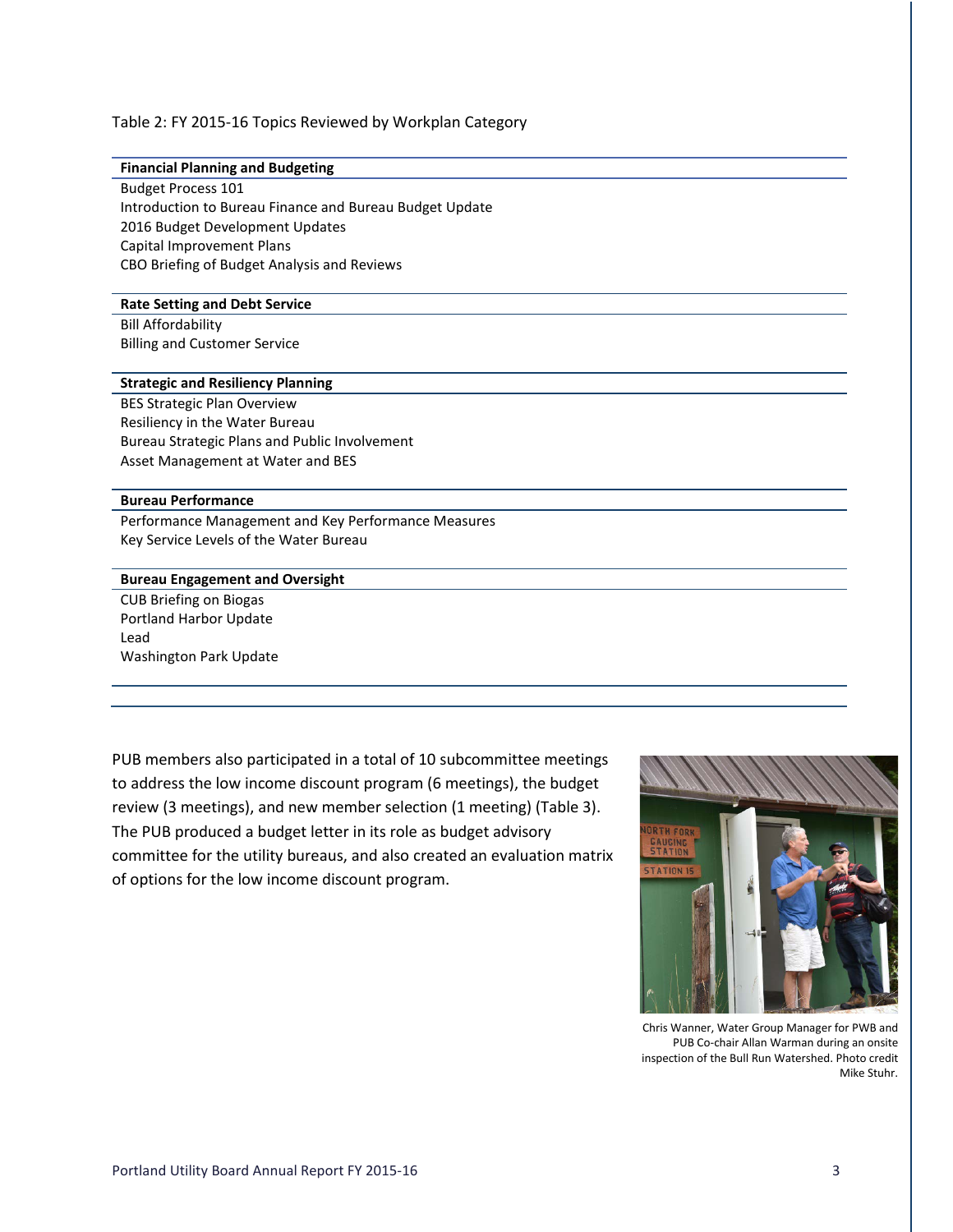Table 3: FY 2015-2016 PUB Subcommittee Meetings and Participation in ARC Meetings

| <b>Low Income Discount</b>                                       | <b>Budget Committee</b>     |  |  |
|------------------------------------------------------------------|-----------------------------|--|--|
| October 29, 2015                                                 | January 12, 2016            |  |  |
| November 12, 2015                                                | February 22, 2016           |  |  |
| January 19, 2016                                                 | May 18, 2016                |  |  |
| February 16, 2016                                                |                             |  |  |
| March 15, 2016                                                   | <b>Membership Committee</b> |  |  |
| May 19, 2016                                                     | March 24, 2016              |  |  |
|                                                                  |                             |  |  |
| <b>Administrative Review Committee Meetings with the Bureaus</b> |                             |  |  |
| January 18, 2016                                                 | May 3, 2016                 |  |  |
| March 1, 2016                                                    | June 23, 2016               |  |  |
|                                                                  |                             |  |  |

In addition, there was time integrated into several board meetings for the members to address administrative tasks, such as the hiring of staff to assist the PUB, and the development, review, and adoption of board bylaws, board procedures, and a board process for filling vacancies and electing chairpersons. By the end of the fiscal year, the PUB used these newly established procedures for recommending to the Mayor co-chairs and a new member for appointment.

## **Public Engagement**

To be effective advocates for the public, there needs to be open and transparent communication. The PUB has an established website [\(http://www.portlandoregon.gov/cbo/68272\)](http://www.portlandoregon.gov/cbo/68272) to help facilitate the sharing of information with the public and among members. All meeting notices, agendas, minutes, bureau presentations, and other meeting materials are posted on the website for public access. In addition, the PUB bylaws reflect a strong commitment to public engagement with time set aside for public comment during each meeting and before all votes. In addition to regular board meetings, PUB members also participated in 4 administrative review committee (ARC) hearings for the bureaus. These hearings are bureau mechanisms for members of the public to request a review of decisions, determinations, or orders of the BES and PWB for which there is an Administrative Review provision in Code and Rule. The process ensures the public can exercise their right to be heard and receive fair treatment. Having PUB members who are not city employees participate in the process helps keep the process fair and equitable.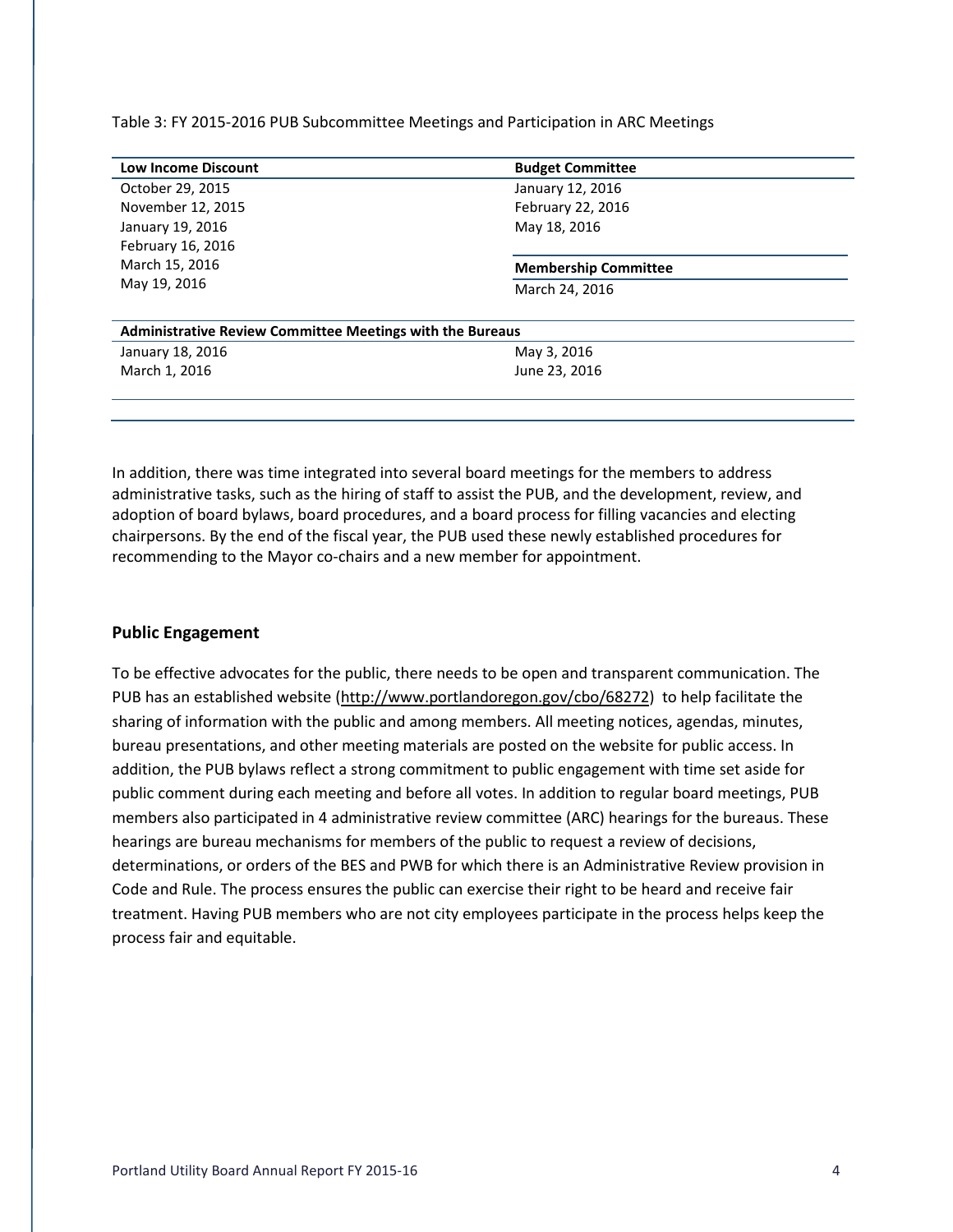## **Integration into City Budget Process**

Finally, a corner stone of PUB's creation was multiple opportunities to participate in the city budget process to provide oversight and to advise City Council. With the approval of Board members regarding the scope and intent of the messages to be conveyed, the PUB Co-chairs participated in several meetings with Commissioner Fish, the Mayor, and the full City Council, including:

- Council work session on requested budgets on March 29, 2016
- **Mayor's budget work session on April 15, 2016**
- Council rate hearing on May 19, 2016
- **Meetings with Commissioner Fish on April 21, 2016 and July 28, 2016**

## **Challenges and Opportunities Encountered**

- **Budget Review and Input**. For both bureaus, the operations budget for fiscal years 2016-17 and the five-year capital improvement plan (2016-2021) are products of previously developed programs, plans, and studies that guide the management of bureau infrastructure. As such, the PUB had limited influence in the budget process for the first year. PUB will work with the bureaus in fiscal year 2016-17 to take a closer look at their strategic planning processes, and evaluate their proposals for future projects in their Capital Improvement Plans.
- **Low Income Discount Program.** In the Fall, PUB created a subcommittee to review the Low Income [Discount Report](https://www.portlandoregon.gov/water/article/547944) at the request of Commissioner Fish. The subcommittee met six times and received staff reports on the current program as well as plans for additional program outreach.

The subcommittee identified ten potential options for the bill discount currently administered by the PWB. In their discussions, the subcommittee members voiced concern with the basic structure of the program; not all residents with similar income profiles have access to the program. Access is limited to low-income residents (renters and owners) in single-family households that pay their bill directly. As currently structured, all utility customers subsidize the program through their rate payments. That structure increases the burden on low-income residents who can't access or choose not to participate in the program.

The PUB will continue to examine this issue within the broader context of equity and affordability in FY 2016-17.

 **Member Turnover and Composition.** Serving on the PUB requires a substantial commitment of time. While some members are actively paid by their employer for their time in service, others are not (some employed are obligated to use vacation or administrative time off for attending meetings and events). This can lead to challenges of attendance and may influence the level of turnover in the PUB. In the first year, two members resigned due to time commitments and conflicts. To address this concern, the PUB has attempted to minimize the meeting time and length and avoid scheduling mid-day meeting times. However, the PUB acknowledges that participating in the board is time intensive and members will have scheduling conflicts. In addition, the bureaus are large, complex entities and it takes a substantial investment for board members to establish their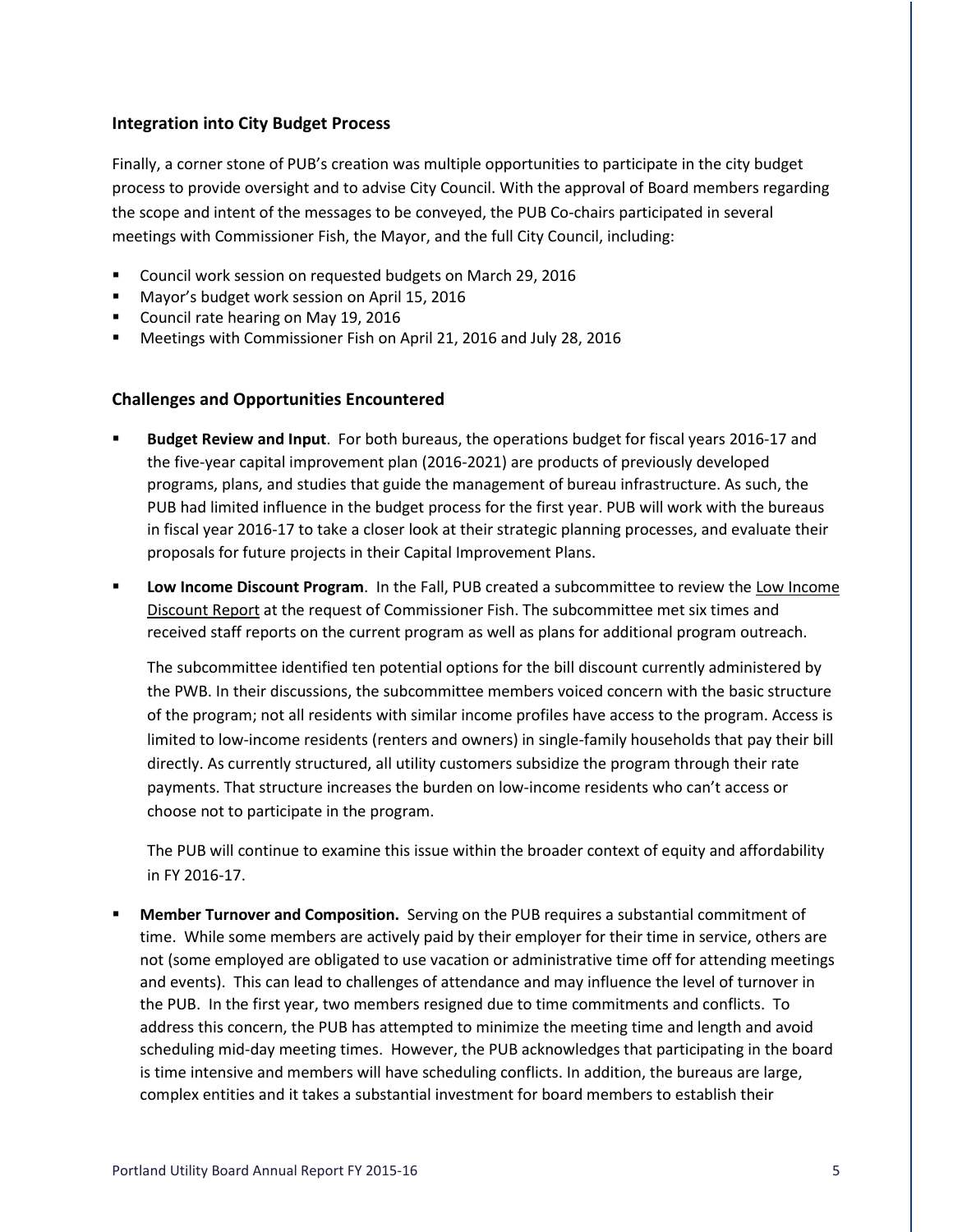knowledge foundation to provide oversight and engage with the bureaus and City Council in an effective manner. In recognition of these challenges, the PUB requests an amendment to city code to increase the size of the PUB from 9 to 11 members. This will expand the pool of established members to account for potential turnover and an assumption of at least two absences per meeting among various members.

The subcommittee that reviewed replacement candidates recommended that the PUB staff work with the Office of Neighborhood Involvement to conduct outreach and build a candidate pool for the PUB to potentially draw from when vacancies occur. The PUB staff is actively engaged in this outreach.

The PUB would also like City Council to clarify the existing code so ex-officio members serve yearround to ensure they are apprised of all the topics that impact budget discussions; these discussions happen throughout the year. The ex-officio members offer valuable insight to the discussions and are viewed by the rest of the PUB as full members, despite their inability to vote.

- **Meeting Format and Reflection.** Several PUB members have requested more time to reflect on and discuss the information it receives from the bureaus. To date, many of the meetings have been packed with agenda items, leaving limited opportunity for discussion. Restricting the number and extending the length of the agenda items in the future should allow time for both presentation and reflection. These changes are included in the work plan for the next year. In addition, the PUB will be setting meeting times more consistently (First Tuesday of each month, 4-6:30pm) to help build it as an institution.
- **Communication with City Council.** The PUB welcomes the opportunity to work with Council to ensure proper public process and vetting occurs when utility projects or projects impacting the utilities are proposed outside normal procedures or the budget process. The Blue Ribbon Commission recommended the formation of the PUB to proactively address such issues. While the consideration of Terminal 1 North occurred outside the fiscal year window for this annual report, it was an important illustration of the need for proactive communication and engagement of the PUB by Council for agenda items that affect the utility bureaus. Unfortunately, the PUB was not given an opportunity to provide proper public vetting of the Terminal 1 North resolution and its impact on BES. This may have been partially due to the fact that the proposal originated from a Commissioner not overseeing the bureau. The politics and lack of public process that ensued with the Terminal 1 North proposal should not continue if the City is to protect the interests of utility customers. The PUB takes its oversight role seriously and were disappointed that the full Council did not recognize the importance of PUB's role in the thoughtful public process in this decision.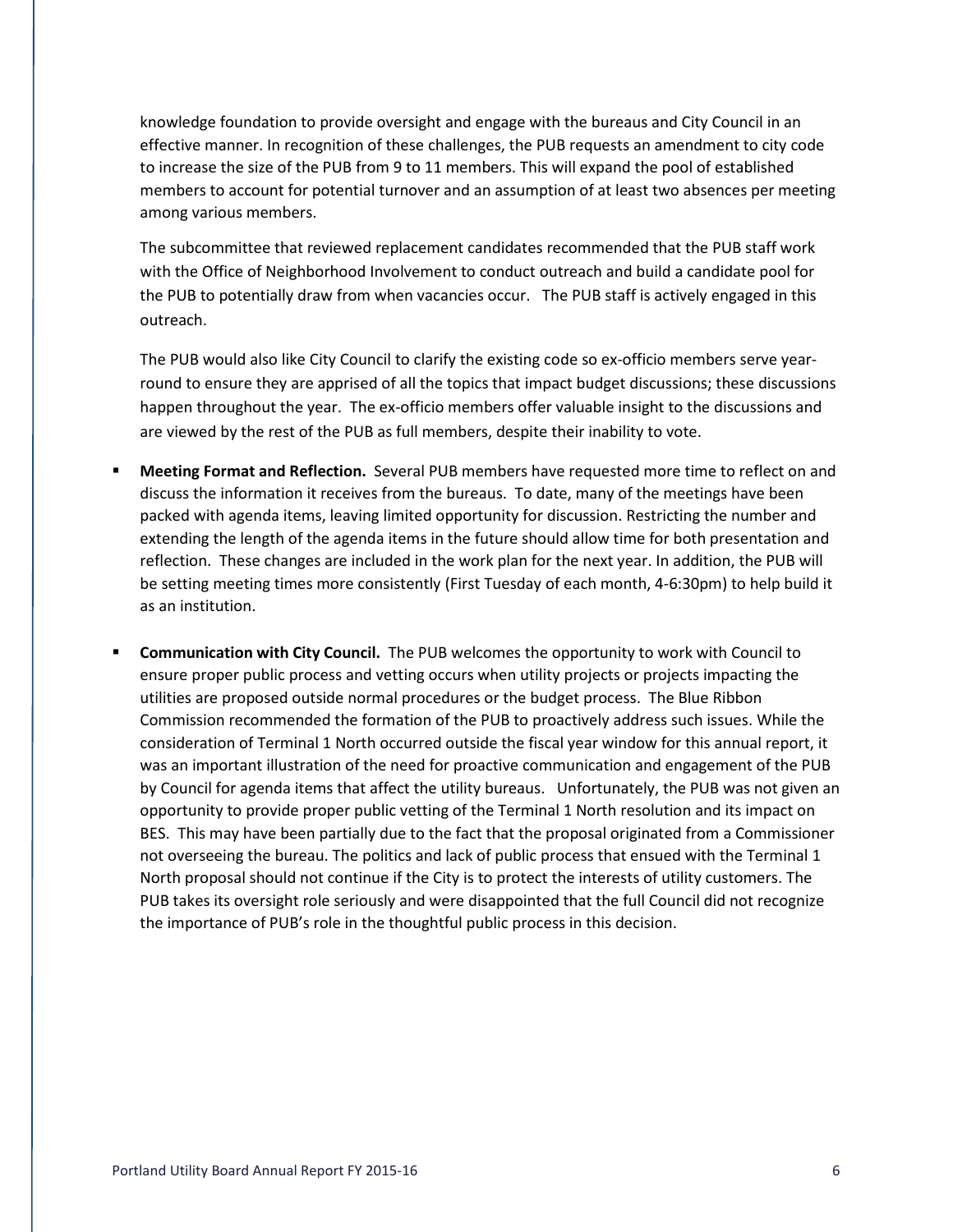## **Reflection on Blue Ribbon Commission Recommendations**

The Portland Utility Oversight Blue Ribbon Commission [reported](https://www.portlandoregon.gov/cbo/article/542593) to City Council on November 13, 2014 their recommendations for the formation and execution of the PUB. They highlighted the following Goals and Key Considerations:

- 1. Build on efforts to date
- 2. Recognize that rates are driven by multiple factors, some outside the City's control
- 3. Start anew but avoid creating new bureaucracy
- 4. Honor the commitment and dedication of staff and volunteers
- 5. Address real and perceived issues of public concern and trust
- 6. Improve transparency, communications, and education
- 7. Adopt new standards of practice
- 8. Ensure the PUB has strong public standing and accountability
- 9. Provide for strong and consistent public involvement in decision-making
- 10. Recognize that innovation requires risk and failure which should not be a deterrent
- 11. Recognize the relationship of balance of authority to bond ratings

Upon review, the PUB and City Council met many of the expectations outlined in the report, including:

- Streamlining three advisory groups to one, and having the PUB adequately staffed and operating year round
- **The Step in Amplem Context to PUB members to ensure they understood the influences on rates**
- **Honoring the involvement and perspectives of staff and public through the PUB makeup and** administration
- **Providing the PUB with strong public standing and accountability**
- **Institutionalizing and expanding the City Utility Rate Review public hearing to foster dialogue**
- The PWB and BES bring all projects over \$500,000 to the City Council as regular agenda items and not on as consent agenda items.

Areas of the report that continue as a work-in-progress for the PUB to consider include:

- Working more closely with the bureaus to have them proactively utilize the PUB to vet their policy and budget matters, before they enter formal public process with City Council
- Addressing real and perceived issues of public concern and trust. The PUB is yet to be seen as a body to share such grievances.
- **IMPROVING THE IMPROVIOUS THE IMPROVIOUS AND THE PUB FORM** INTERTION FROM IMPROVING FROM IMPROVIOUS INTERNANCE from the general public at its meetings.
- Working with City Council to adopt new standards of practice regarding utility oversight, and providing for strong and consistent public involvement in decision-making. The late-breaking Terminal 1 North resolution represented a departure from this desired goal.
- **U** Viewing the bureaus activities with an eye towards innovation
- **Thoughtful consideration of the investment requirements and policies that may be appropriate** and necessary to retain high bond ratings for both bureaus.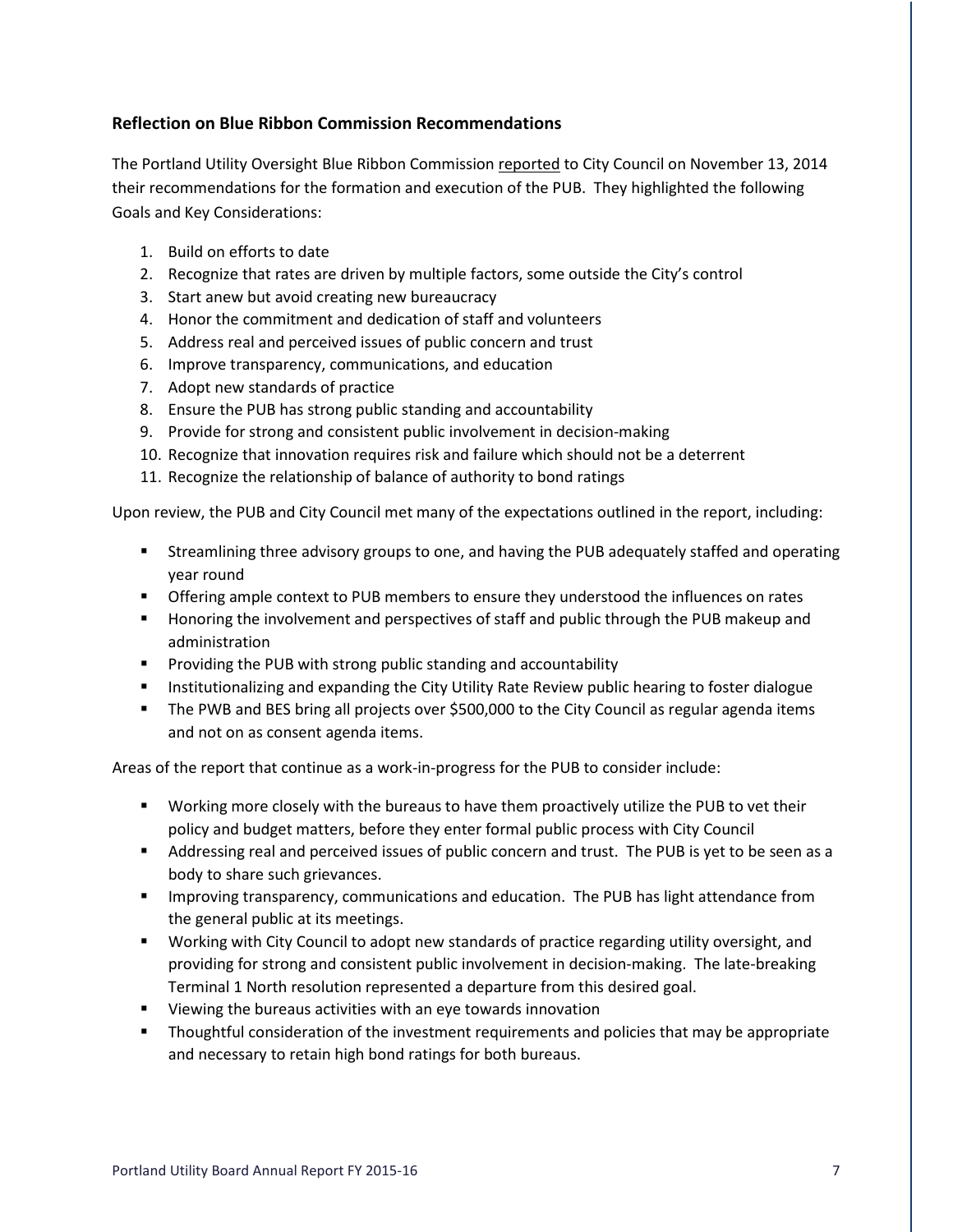## **Proposed 2016-17 Workplan**

The proposed 2016-17 workplan is designed to help the bureaus integrate the PUB into their work flow, especially for activities like strategic planning, capital improvement budgeting, and operational budget decisions (Table 4).

## **Conclusion**

The PUB appreciates the opportunity to serve the City and utility customers. We look forward to a productive year ahead and continued engagement with City Council regarding issues impacting the bureaus.

In addition, we extend thanks to many members of the bureau staff who prepared information and presentations for the PUB as well as the Citizen's Utility Board and the League of Women Voters, who regularly attend and offer us perspective in our discussions. We appreciate their time and investment in the PUB.